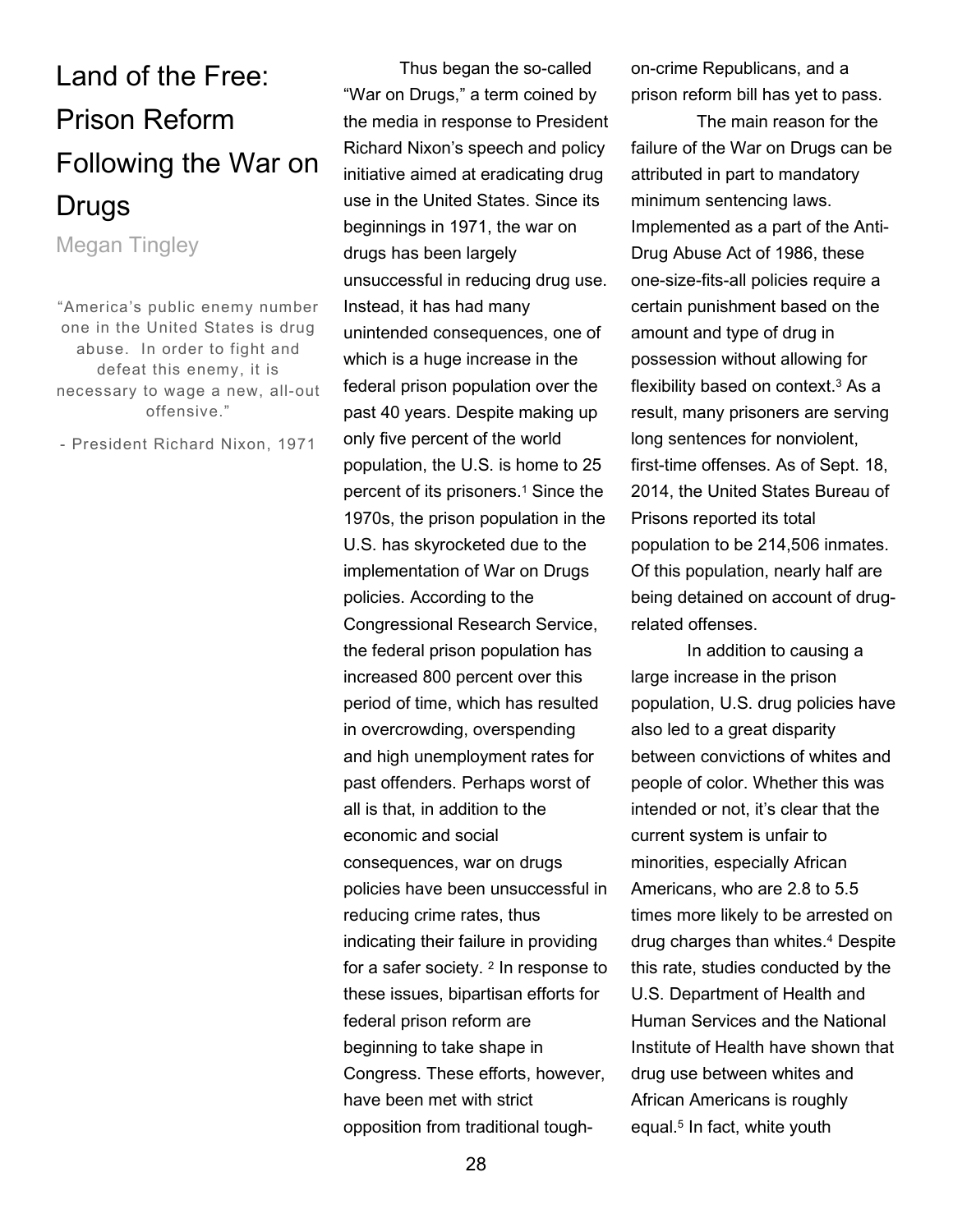between ages 12 and 17 are more likely to use drugs than African Americans of the same age, but blacks are arrested 10 times as often.<sup>6</sup> As a result, young African Americans are more likely to have criminal records, making it harder for them to earn jobs and receive an education. A study conducted by the Chicago Urban League found that 60 percent of employers would not hire an ex-offender, and African Americans are more susceptible to discrimination from potential employers than whites on average. According to Harvard sociology professor Bruce Western, being unable to find stable employment due to a criminal record makes former prisoners more susceptible to resorting to crime and reentering the system, creating a neverending cycle of crime and dependence. Keeping young African Americans out of prison in the first place, he argues, is the best way to remedy the effects the War on Drugs has had on black communities.<sup>7</sup>

 Of all released prisoners in the U.S., two-thirds will be rearrested within the following three years, and half will go back to prison.<sup>8</sup> A study conducted by the Urban Institute found that eight months after release, only 45 percent of former inmates were currently employed, due in part to the unwillingness of employers to hire someone with a criminal

record. According to the study, this makes it more likely that released prisoners will find an income through illegal means. The Urban Institute also found that recidivism rates are much higher for prisoners suffering from mental health issues, who, according to the Human Rights Watch, make up 56 percent of the U.S. inmate population. If they meet certain qualifications, prisoners are treated for these illnesses while serving their sentences, but continuing treatment can be discontinued or delayed upon their release.<sup>9</sup> Because mental illnesses often contribute to arrests, being untreated for these conditions increases the likelihood that a former inmate will be arrested again. The Bureau of Justice Statistics report that 76 percent of mentally ill inmates in federal prison have prior convictions compared to 61 percent of other inmates. With the right programs in place, prisons could better prepare their inmates to reacclimatize to society by increasing their likelihood of finding employment.10 As such, inmates would be less likely to reenter the system after being given a second chance to be productive citizens.

 What effect have all of these factors had on the condition of prisons themselves? One obvious problem resulting from the War on Drugs is prison

overcrowding. The Bureau of Prisons is now 40 percent overcapacity, which poses a potential threat of violence to prisoners and guards alike as the ratio of prisoners to correctional workers increases.<sup>11</sup> Furthermore, the cost of maintaining federal prisons is also a concern as well. On average, it costs about \$30,000 to house an inmate for one year, and in 2012, the total cost of incarceration nationwide was \$64 billion.<sup>12 13</sup> These costs will only increase should the prison population continue to rise.

 In response to problems of inadequately prepared inmates rejoining society, the general public is beginning to change its views on the goals of prisons, hoping that they become rehabilitative rather than punitive. According to a recent poll, about two-thirds of Americans support giving drug abusers access to treatment rather than seeking criminal prosecution that could result in spending time behind bars.14 This is the approach taken in most European countries, including Germany and the Netherlands. In these countries, incarceration rates are one-tenth of those in the U.S., sentences are shorter and the goals of prisons are aimed toward social reintegration.15 U.S. state prisons are beginning to follow their lead, but the federal system has yet to achieve meaningful reform.<sup>16</sup>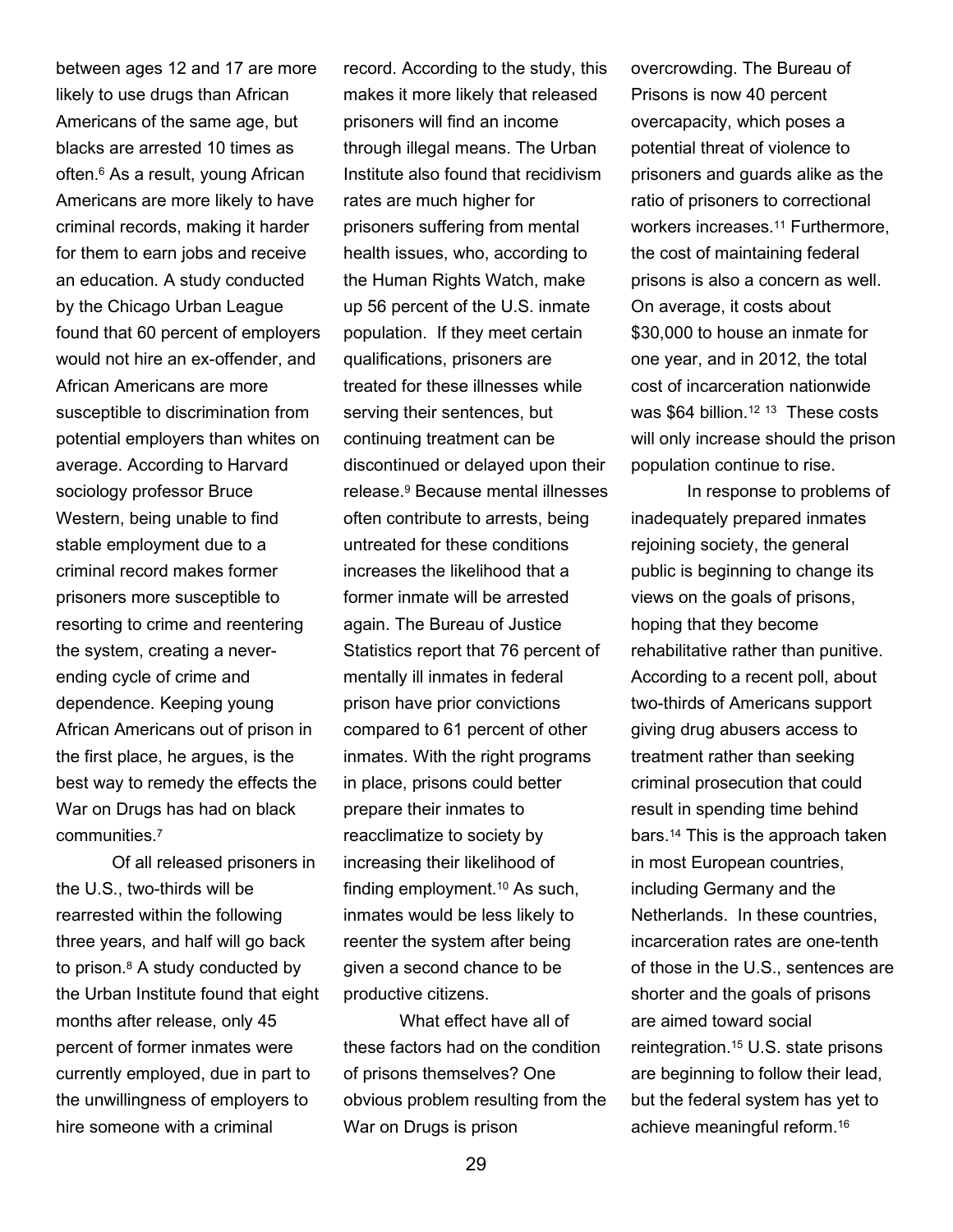Compared to other issues, reforming the federal prison system clearly appeals to both parties economically and socially. Why, then, has it yet to happen? Traditionally, prison reform has been viewed as a platform of the Democrats, who are more likely to be sympathetic to criminals than their tough-on-crime Republican counterparts. This is still evident during recent congressional efforts for prison reform, where Republicans with traditional views on crime have been unwilling to compromise. They argue that current sentencing laws are fair and are only used in the most high-risk cases.<sup>17</sup> The political climate, however, is changing to where reform is in the best interests of both parties.

 Along with the moral reasons for fixing the system, prison reform makes sense economically. By eliminating mandatory minimum sentencing, federal spending will decrease along with the prison population. Rather than spending billions of dollars on a failing prison system, both liberals and conservatives will be able to invest their taxpayers' dollars more effectively. Recognizing these flaws in the system, in 2013 Attorney General Eric Holder voiced his support for bipartisan reform by announcing that judges would have more flexibility in sentencing for nonviolent, low-level drug

offenders.18 Some of the most vocal advocates for prison reform, however, have been Republicans who are beginning to change their views on prison reform. In a 2011 op-ed in The Washington Post, Newt Gingrich stated, "We can no longer afford business as usual with prisons. The criminal justice system is broken, and conservatives must lead the way in fixing it." This was radical change for Gingrich, who, as Speaker of the House in 1996, sponsored a bill that would've required a minimum life sentence, and in some cases the death penalty, for those found guilty of bringing modest amounts of drugs into the U.S.19 When asked about the failed bill in 2011, Gingrich stated that he still supports such measures for leaders of large cartels, but in most cases rehabilitation is preferable to imprisonment.20 Similarly, New Jersey Governor Chris Christie has acknowledged the need to "end the failed war on drugs that believes that incarceration is the cure of every ill caused by drug abuse."21 Of all advocates for prison reform, one of the most involved policy-wise has been Republican Senator Rand Paul of Kentucky. Last year, Sen. Paul teamed up with Democrat Cory Booker of New Jersey to sponsor the Record Expungement Designed to Enhance Employment (REDEEM) Act, which would've

lessened the punishments against and expunged the records of nonviolent and juvenile offenders.22 He was also a cosponsor of two bipartisan bills: the Recidivism Reduction and Public Safety Act of 2014 and the Smarter Sentencing Act of 2014. Part of the latter was aimed at reducing mandatory minimum sentences and reducing punishments due to the former sentencing disparities between crack and powder cocaine — one of the most critiqued policies due to its racial implications.<sup>23</sup>

 Sen. Paul himself has admitted that one of his goals in promoting prison reform is to gain electoral support from African American voters.24 In a speech at Howard College, he said, "We should not have drug laws or a court system that disproportionately punishes the black community," and argued that the values of the Republican Party match up with those of African Americans. While it has yet to be seen if Sen. Paul will be successful in his efforts, he's leading the way in creating a new electoral image for the Republican Party on prison reform.

 Despite Paul's efforts, though, not all Republicans are rallying to support prison reform. In an op-ed in The Washington Times op-ed, Florida Senator Marco Rubio argued that "reform should not begin with the careless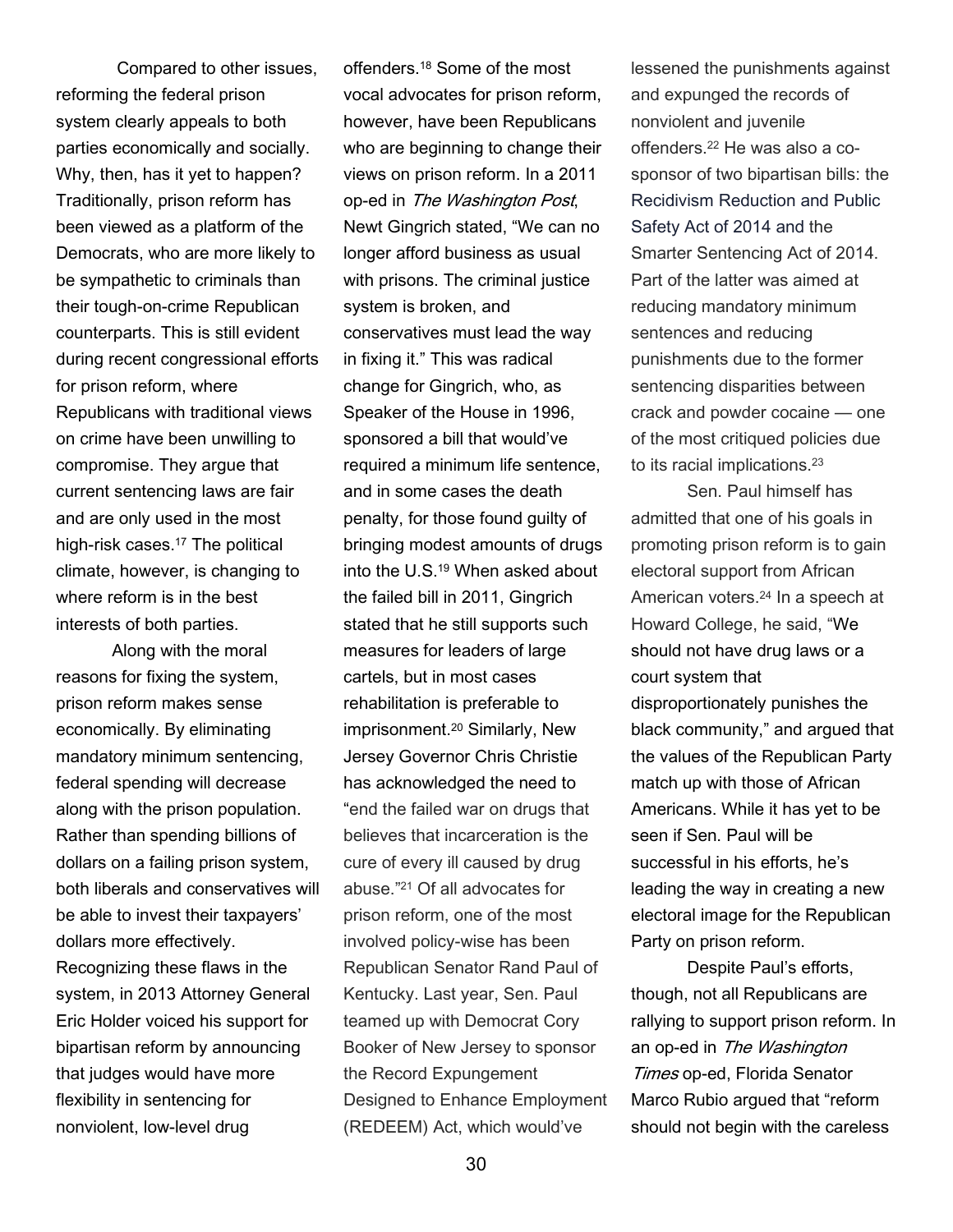weakening of drug laws that have done so much to end the violence and the mayhem that plagued American cities in prior decades." Like many of his Republican counterparts, Rubio condemns Holder for his relaxed stance on drug laws, and argues that they have have led to decreased crime.25 One of the early frontrunners for the 2016 GOP nomination, Rubio may be missing an opportunity to bolster his presidential bid due to his outdated stance on drug laws compared to other potential Republican candidates, such as Paul.26 Congress as a whole is still divided on the issue as well. Both the Recidivism Reduction and Public Safety Act and the Smarter Sentencing Act stalled, and it remains to be seen if they'll progress any further in 2015.<sup>27</sup>

<sup>1</sup> Adam Liptak, "U.S. Prison Population Dwarfs that of Other Nations," The New York Times, April 23, 2008, Internet (accessed September 23, 2014).

 $\overline{a}$ 

<sup>2</sup> Elizabeth Gudrais, "The Prison Problem," Harvard Magazine, March-April 2013, Internet (accessed September 23, 2014).

<sup>3</sup> PBS, "Thirty Years of America's Drug War," PBS, Internet (accessed September 23, 2014).

<sup>4</sup> Human Rights Watch, "Decades of Disparity: Drug Arrests and Race in the United States," Human Rights Watch March 2, 2009, Internet (accessed September 23, 2014).

<sup>5</sup> U.S. Department of Health and Human Services, National Institute of Health, "Drug Use Among Ethnic and

 Despite minor setbacks, prison reform is poised to become a more prominent issue in the near future. A 2014 survey conducted by the Public Religion Research Institute found that 56 percent of Americans disagree that African Americans and other minorities receive equal treatment as whites in the criminal justice system, which is a nine percent increase from just 2013.28 Of all groups surveyed, the largest increase in opinion was in young adults aged 18-29, with an increase from 42 percent to 63 percent. Rates for both Independents and Republicans increased substantially as well, an encouraging sign for those pushing for reform. As the public becomes increasingly aware of the injustices of the current system, prison reform is more likely to be

Racial Minorities," National Institute on Drug Abuse, September 2003, Internet (accessed September 23, 2014). <sup>6</sup> Maia Szalavitz, "Study: Whites More Likely to Abuse Drugs Than Blacks," Time, November 7, 2011, Internet (accessed September 23, 2014). <sup>7</sup> Gudrais, Ibid.

<sup>8</sup> Gudrais, Ibid.

- <sup>9</sup> Gudrais, Ibid.
- 

<sup>10</sup> Christy Vishner, Sara Debus, and Jennifer Yahner, "Employment after Prison: A Longitudinal Study of Releases in Three States," The Urban Institute, October 2008, Internet (accessed September 23, 2014).

<sup>11</sup> D.P. Farrington and C.P. Nuttall, "Prison Size, Overcrowding, Prison Violence, and Recidivism," Journal of achieved. And while previous efforts have stalled, future bipartisan efforts in Congress to pass a reform bill may indicate that reform is increasingly possible in the future.

 Since the implications of War on Drugs policies are now well known, reform of mandatory minimum sentencing laws and prisons is entirely necessary. The prison reform movement is gaining momentum both in the general public and in government circles. As both become more aware of the flaws of the current criminal justice system, prison reform can proceed and the bleak period of America's mass incarceration will finally come to an end.

Criminal Justice 8, no. 4 (1980): 221- 231.

<sup>12</sup> Joe Palazzolo, "Cost of Housing Federal Prisoners Continues to Rise," Wall Street Journal, March 15, 2013, Internet (accessed September 23, 2014).

<sup>13</sup> CBS News, "The Cost of a Nation of Incarceration," CBS News, April 23, 2012, Internet (accessed September 23, 2014).

<sup>14</sup> Susan Heavey, "Majority of Americans want to treat, not jail, drug users: survey," Reuters, April 2, 2012, Internet (accessed September 23, 2014).

<sup>15</sup> Ram Subramanian and Alison Shames, "Sentencing and Prison Practices in Germany and the Netherlands: Implications for the